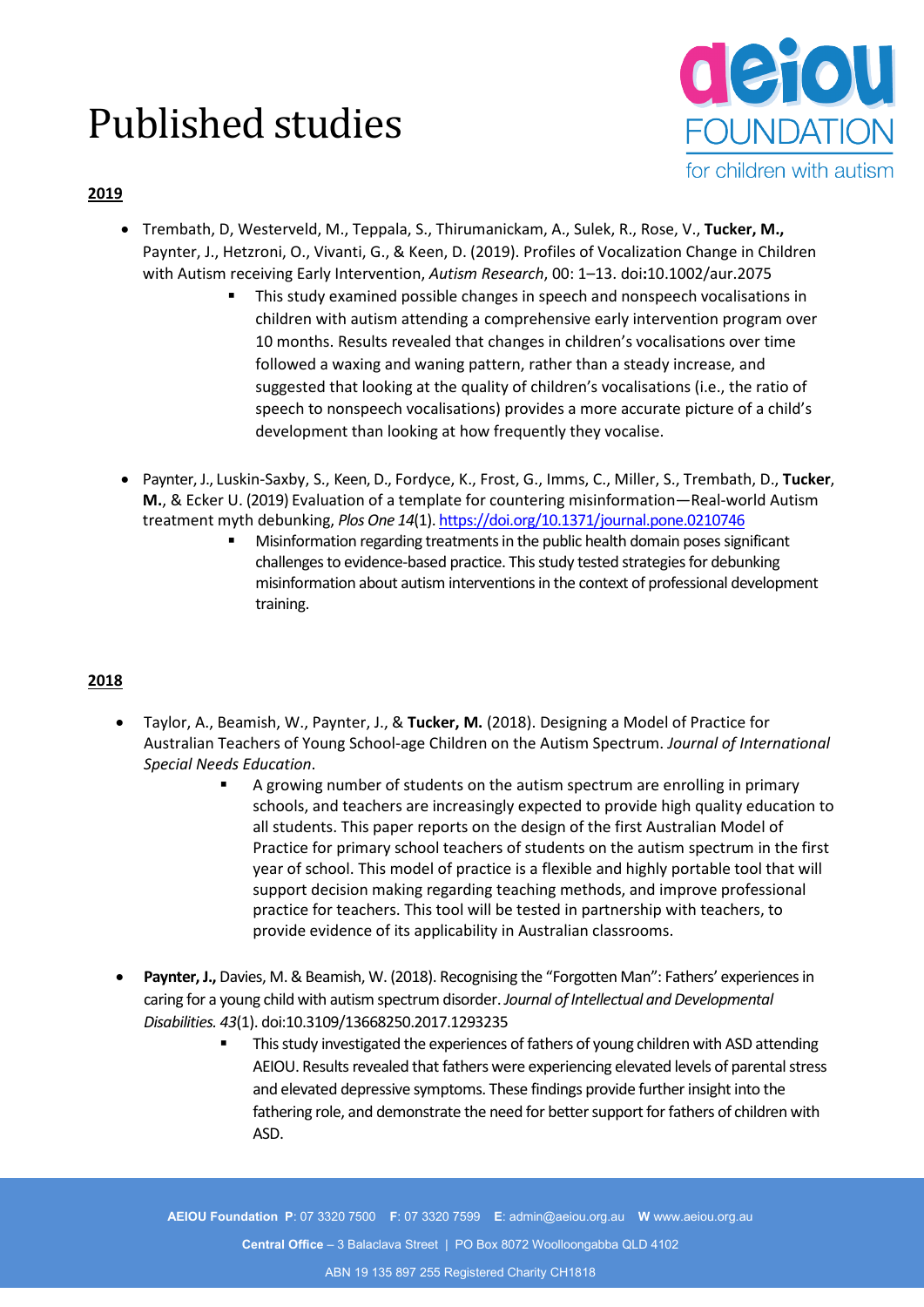- Eapen, V., Grove, R., Aylward, E, Joosten, A., Miller, S., Van Der Watt, G., Fordyce, K., Dissanayake, C., Maya, J., **Tucker, M**., & DeBlasio, A. (2017). Transition from early intervention program to primary school in children with Autism Spectrum Disorder. *World Journal of Clinical Pediatrics, 8; 6(4*): 161-179.
	- This study investigated the characteristics that are linked with successful transition and school outcomes in preschool aged children with autism. Key results: Cognitive ability and adaptive behaviour were associated with successful transition to school, including participation in the classroom and being comfortable with the classroom teacher. These factors were also associated with social skills in the classroom, including assertiveness and engagement.
- Fulton, A., **Paynter, J**., & Trembath, D. (2017). Gender Comparisons in children with ASD entering early intervention. *Research in Developmental Disabilities*, 68, 27-34.
	- Currently, a greater number of males are diagnosed with Autism Spectrum Disorder than females. This study sought to investigate the gender differences among young children with ASD, and to better understand the mechanisms by which gender bias may occur. Results revealed no significant gender differences in social, communication or cognitive functioning, as well as level of ASD symptoms. This suggests that gender differences may not be apparent among preschool aged children diagnosed with ASD.
- **Paynter, J.,** Ferguson, S., Fordyce, K., Joosten, A., Paku, S., Stephens, M., Trembath, D., & Keen, D. (2017). Utilisation of evidence-based practices by ASD early intervention service providers. *Autism*, 2, 167-180, doi: 10.1177/1362361316633032
	- This study investigated the knowledge and use of strategies, organisational culture, individual attitudes, sources of information and considerations informing intervention choices by early intervention provides for children with autism. Participants reported greater knowledge and use of evidence-based and emerging practices than unsupported practices. Levels of use were linked to knowledge, and some organisational and attitudinal factors.

#### **2016**

- Rose, V., Trembath, D., Keen, D., & **Paynter, J.** (2016). The proportion of minimally-verbal children with ASD in a community-based early intervention program. *Journal of Intellectual Disability Research,* 60 (5), 464-477
- Westerveld, M, Trembath, T., & **Paynter, J.** (2016). A systematic review of the literature on emergent literacy skills of preschool children with autism Spectrum disorder. *The Journal of Special Education,* 50 (1), 37-48.
- Taylor, L. J., Eapen, V., Mayberry, M. T., Midford, S., **Paynter, J.,** Quarmby, L., Smith, T., Williams, K., & Whitehouse, A. J. O. (2016). Diagnostic evaluation for autism spectrum disorder: A survey of health professionals in Australia*. BMJ Open*, *6,* e012517. doi: 10.1136/ bmjopen-2016-012517
- Pritchard, M. A., de Dassel, T., Beller, E., Begossian, F., Russo, S., Johnston, L., **Paynter, J.,**& Scott, (2016). Autism in toddlers born very preterm. *Pediatrics, 137* (2), e20151949.
- Taylor, L. J., Eapen, V., Mayberry, M. T., Midford, S., **Paynter, J.,** Quarmby, L., Smith, T., Williams, K., & Whitehouse, A. J. O. (2016). Diagnostic evaluation for autism spectrum disorder: A survey of health professionals in Australia*. BMJ Open*, *6,* e012517. doi: 10.1136/ bmjopen-2016-012517

#### **2017**